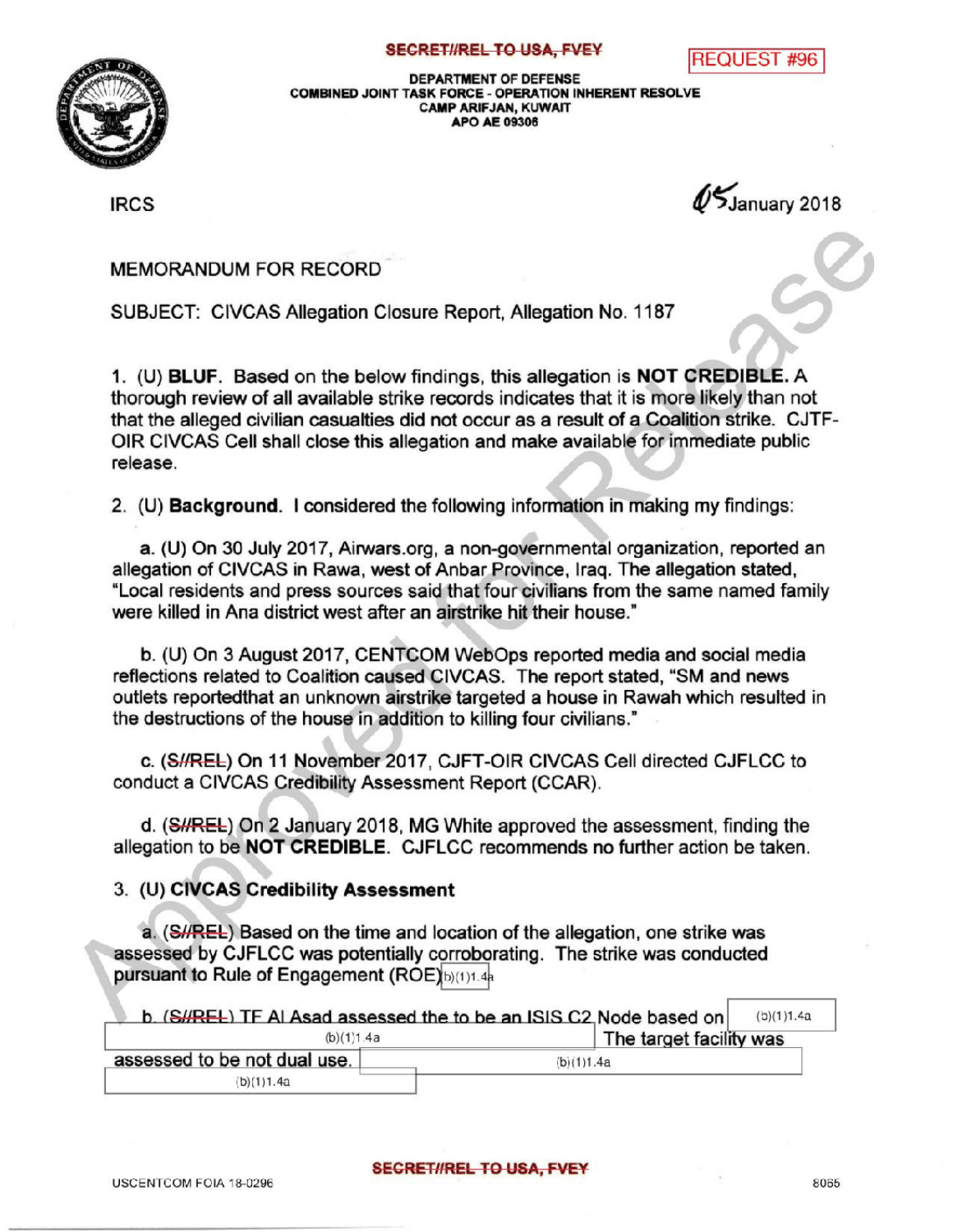## SECRET//REL TO USA, FVEY

IRCS SUBJECT: CIVCAS Allegation Closure Report, Allegation No. 1187

**c.** (SHREL) At 0548Z, on Air Tasking Order (ATO) day  $(1)1.4a$ ,  $(5)$  (struck the target facility with  $2x$  (b)(1)1.4a The BDA call for the strike was ISIS C2 Node destroyed . The BDA call for the strike was ISIS C2 Node destroyed (2x buildings) and 2x EKIA. Both munitions impacted the target facility.

d. (S//REL) The strike appears to be in compliance with the applicable ORE and the principles of the Law of Armed Conflict (LOAC).

4.  $(U)$  Action.

(U) I direct closure of this CIVCAS incident and that CJTF-OIR PAO publish the result of this CIVCAS assessment in a press release as soon as practicable.

| (b)(6)                           | 5. (U) Point of contact is (b)(3) 10 USC 130b, (b)(6) CJTF-OIR CIVCAS Cell, at<br>(b)(6) |
|----------------------------------|------------------------------------------------------------------------------------------|
|                                  |                                                                                          |
|                                  | (b)(6)                                                                                   |
| 2 Encls<br>1. Initial Assessment | <b>KENNETH L. KAMPER</b><br><b>BG, US ARMY</b>                                           |
| 2. CCAR                          | <b>Chief of Staff</b>                                                                    |
|                                  |                                                                                          |
|                                  |                                                                                          |
|                                  |                                                                                          |
|                                  |                                                                                          |
|                                  |                                                                                          |
|                                  |                                                                                          |